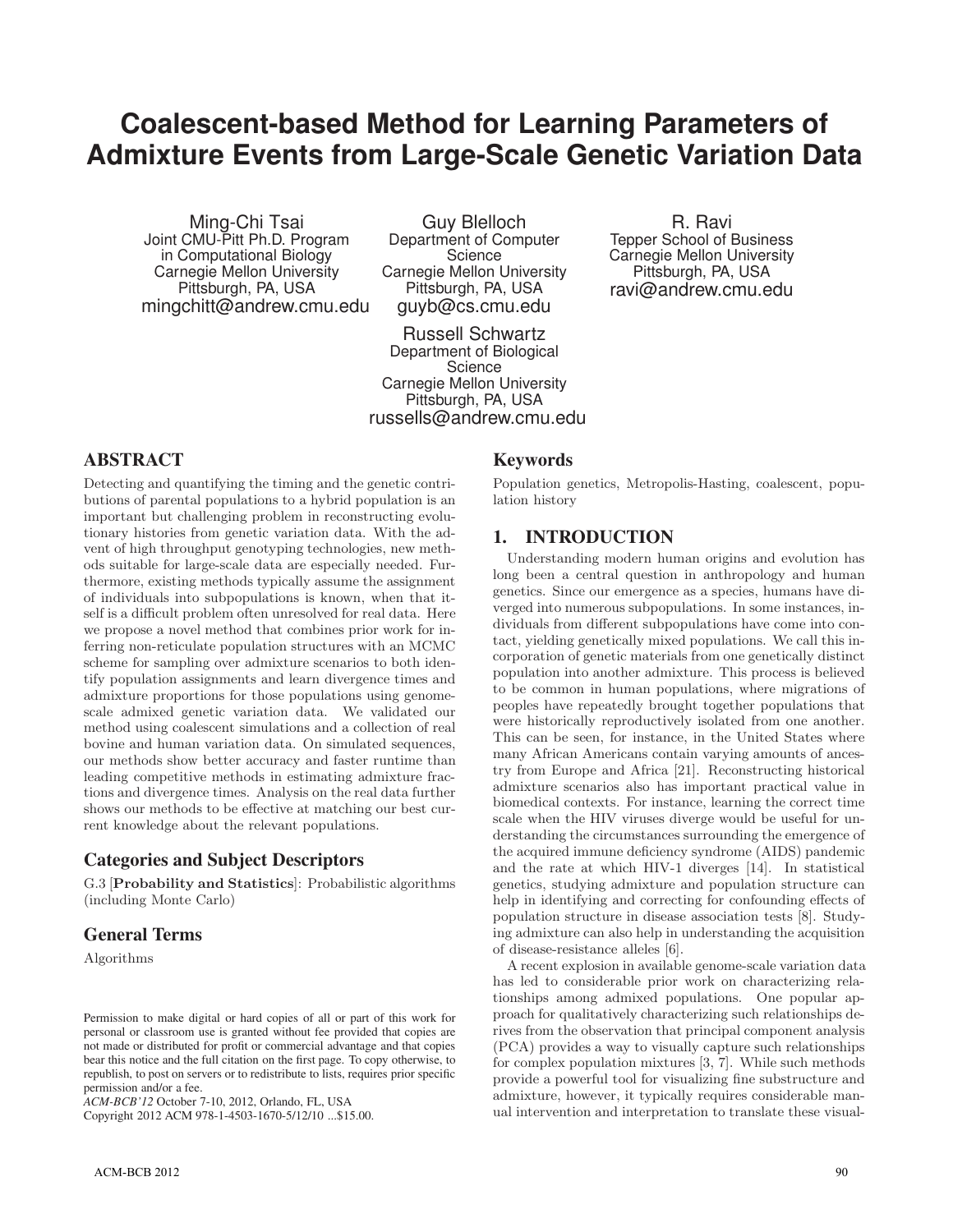izations into concrete models of the population history. Furthermore, these methods provide only limited quantitative data on relationships between admixed populations, providing fractions of admixed data but not complete parameters of an admixture model, such as timing of divergence and admixture events. Other methods focus on the related problem of finding detailed assignments of local genomic regions of admixed individuals to ancestral populations [23, 22, 24]. which provides complementary information with important uses in admixture mapping, but similarly provides little direct insight into the history by which these admixtures occurred.

Inferring detailed quantitative models of historical admixture events, especially the timing of these events, remains a difficult problem. It is typically addressed by inferring basic parameters of a single admixture event  $-$  the creation of a hybrid population from two ancestral populations. Some methods do examine more complex scenarios, such as the isolation with migration model [20], and others on different parameters, such as effective population size [17]. We, however, focus here on the more standard three-population scenario and the joint inference of both the admixture proportion and the time of admixture and divergence. Most methods for this problem use allele frequencies to estimate admixture proportions by assuming that admixed populations will exhibit frequencies that are linear combinations of those of their parental populations and optimizing with respect to some error model [4]. While such methods can be very effective, they generally require substantial simplifying assumptions regarding the admixture process, for example assuming the absence of mutations after admixture events. Such an assumption can be problematic when the mutation rate is high or when the admixture is ancient so mutations novel to the admixed populations are no longer negligible. To deal with this issue, several coalescent-based methods have been proposed. MEAdmix [26], for instance, uses coalescent theory to compute expected numbers of segregating sites (or mutations) between lineages then identifies an optimal admixture proportion by minimizing the squared difference between the expected number and observed number of segregating sites. While such methods were significant advances on the prior art, they have difficulty scaling to large data sets due to long computation time and numerical errors. With genomic-scale data becoming widely available from whole-genome variation studies, new methods are needed to make full use of such data in achieving more accurate and detailed models of population dynamics. The prior methods also assume that we know in advance the population structure and assignment of individuals to that structure, a restriction that is increasingly suspect as we seek ever finer resolution in our population models.

In the present work, we develop a novel approach to reconstructing parameters of admixture events that addresses several limitations of the prior art. Our method is designed to learn, directly from the molecular data, what subpopulations are present in a given data set, the sequence of divergence events and divergence times that produced them, whether admixture exists between these subpopulations, and, if so, with what proportions admixed populations draw their ancestry from each ancestral population. To address these issues, we have created a novel two-step inference model called Consensus-tree based Likelihood Estimation for AdmiXture ( $CLEAX$ ). Rather than inferring the parameters

directly from the molecular data  $[26, 20, 5]$ , we first learn a set of summary descriptions of the overall population history from the molecular data. Once the set of summary descriptions is obtained, we then apply a coalescent-based inference model on the summary descriptions to learn divergence times and admixture fractions. A key advantage of our two-step inference model is substantial reduction in the computational cost for large data sets, making it possible to perform more precise and reliable inferences using genomic-scale variation datasets. In addition, the proposed method has the advantages of learning divergence times and admixture times in a more general framework encompassing simultaneous inference of population groups, their shared ancestry, and potentially other parameters of their history.

#### **MATERIALS AND METHODS**  $2.$

To learn a divergence time and admixture fraction for a dataset, our approach first tries to determine a number of subpopulations, potential evolutionary models between the subpopulations, and a summary description that approximates the number of segregating sites (or mutations) that are believed to have occurred after each subpopulation separated from its parental population but before it further divides into additional subpopulations. We then use the resulting discrete model of population divergence events to estimate expected times between events and the admixture proportions between subpopulations.

As with much of the prior work  $[1, 26, 5, 4]$ , we specifically address the problem of accurately reconstructing parameters of a single historical admixture event. As shown in Fig.  $1(a)$ , we will assume that there exists a single ancestral population  $P_0$  before time  $t_2$ . A divergence event then occurs at time  $t_2$  that resulted in the formation of two subpopulations  $P_1$  and  $P_3$ . Finally, at time  $t_1$ , an admixture event occurs between the two parental populations  $P_1$  and  $P_3$  to form a new admixed population  $P_2$ . The admixed population  $P_2$  is composed of an  $\alpha$  fraction of individuals from  $P_1$  and a  $1-\alpha$  fraction of individuals from  $P_3$ . Except for the admixture event itself at  $t_1$ , all populations are assumed genetically isolated throughout history. The model can be characterized by the time of the divergence  $(t_2)$ , the time of admixture  $(t_1)$ , and the admixture proportion  $(\alpha)$ . Additional hidden parameters includes mutation rate,  $\mu$ , and the effective population size for the ancestral population  $(N_0)$ , the two parental populations  $(N_1 \text{ and } N_3)$ , and the admixed population  $(N_2)$ . For simplicity, we will assume that the effective population size stayed constant in each population (e.g.,  $N_0 = N_1 = N_2 = N_3 = N$ ). The effective population size,  $N$ , and mutation rate,  $\mu$  will be aggregated with the length of the sequences,  $l$ , as a single parameter  $\theta$ . Under this assumption, the free parameters we must learn are  $t_1$ ,  $t_2$ ,  $\alpha$ , and  $\theta$ . Our method is designed to be adaptable for use a subroutine to analyzing multiple admixture events in the context of a more complete reconstruction of population history of a species, although such extensions are not considered in the present work.

Given the admixture model, we would expect different regions of the genome to have genealogies corresponding to the different possible subsamples of the network of ancestral relationships shown in the figure. For example, at some regions of the genome, we would expect to see a genealogy of the three samples derived from Fig.  $1(b)(top)$ while other regions would have genealogies derived from Fig.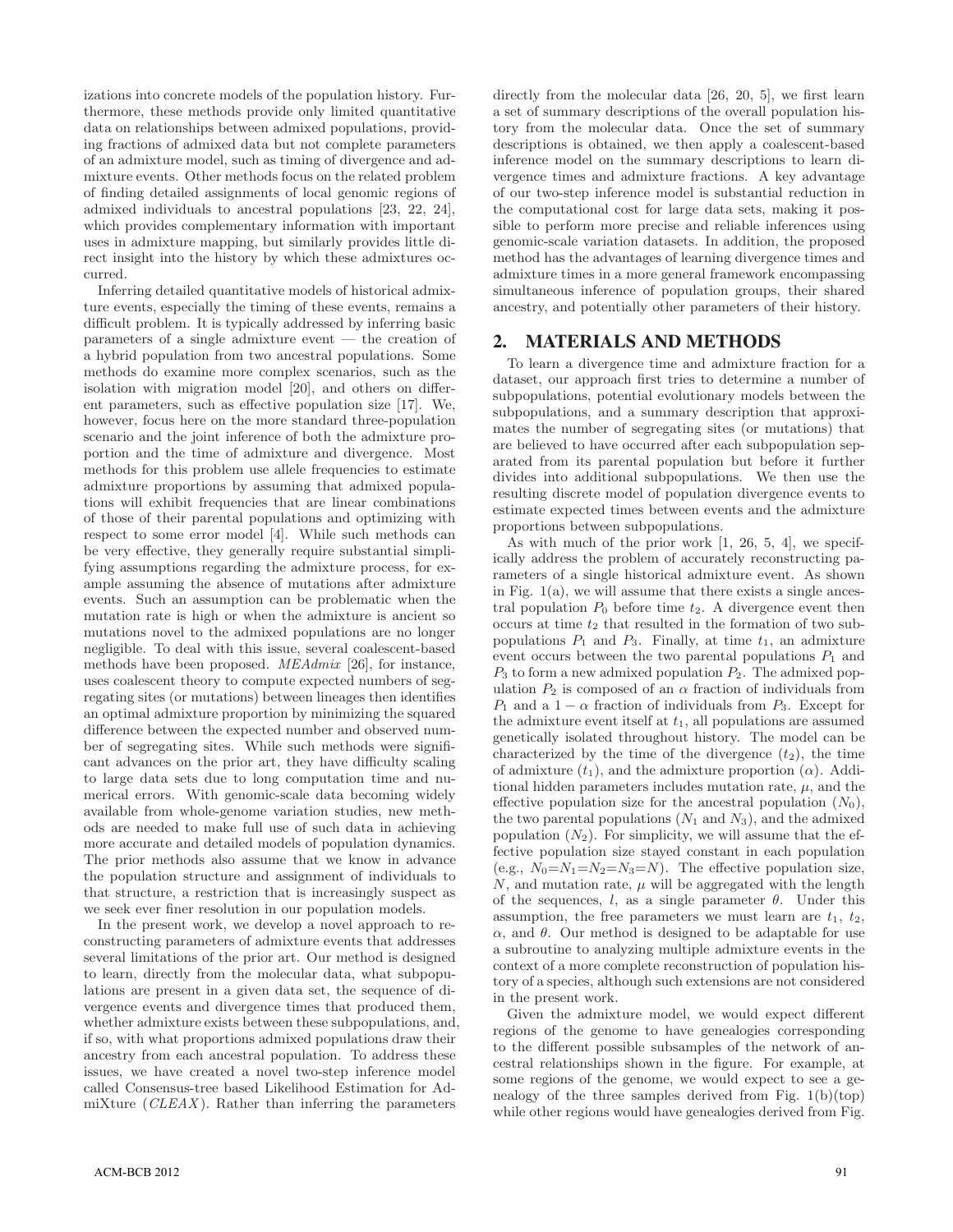

Figure 1: Example of a history of two parental populations  $(P_1$  and  $P_3$ ) and an admixed population  $(P_2)$ . Ancestral population  $P_0$  diverged at  $t_2$  to form  $P_1$  and  $P_3$ , followed by an admixture event at  $t_1$  to form  $P_2$ . (a) The admixture model of the example. (b) Possible history of the example at some non-recombinant region of the genome with mutations occurring at various branches of the tree. (c) Alternative history of the example at other non-recombinant region of the genome with mutations occurring at various branches of the tree. (d) The desired output of the consensus tree algorithm applied to the genetic variation data, inferring divergence and admixture events, admixture fractions, and edge lengths.

1(c)(bottom). If we suppose  $\alpha = 0.5$  then we should see these two genealogies with approximately equal frequency.

Given the sequence data derived from admixture scenario, our approach will first learn that there are three subpopulations in the example dataset using an algorithm developed in our previous work [25] for the problem of reconstructing population histories, describing the historical emergence of population subgroups in a broader population, from nonadmixed data. At the same time, that prior algorithm will learn the potential evolutionary model shown in Fig.  $1(d)$ . The algorithm will also learn a summary description that suggests that approximately 1 mutation occurred in the genetic region under study after  $P_2$  was formed (branch  $e_d$  in Fig.  $1(d)$ ), that approximately 2 mutations occurred either in  $P_1$  after  $P_2$  was formed or in  $P_3$  before  $P_2$  was formed (branch  $e_b$  and  $e_c$  in Fig. 1(d)), and that approximately 2 mutations occurred either in  $P_3$  after formation of  $P_2$  or in  $P_1$  before  $P_2$  (branch  $e_a$  and  $e_e$  in Fig. 1(d)). Using these inferences, the next step would be to estimate the distribution of the posterior probability of the event times and admixture proportions that best describe the data.

Learning Summary Descriptions: Our previous work on learning population histories from non-admixed variation data [25] is conceptually based on the idea of consensus trees [19], which represent inferences as to the robust feature of a family of trees. The intuition behind our method is that different regions in the genome should correspond to different genealogies embedded within the overall population structure. By first inferring likely phylogenies on many small regions spanning the genome and learning the robust features of the phylogenies, the algorithm specifically identifies a robust set of model bipartitions,  $B^M = \{b_1^M, b_2^M, ... b_k^M\},\$ roughly representing the edges in the consensus tree, and a set of weight values,  $W = \{w_0, w_1, w_2, ..., w_k\}$ , associated with the model bipartitions. The weights are computed by counting the number of observed bipartitions assigned to a given edge for a minimum description length [9] model of the full population history. Under the assumption that each observed bipartition represents a single mutation that occurred since the sampled individuals diverged from a common ancestor, weights would approximate the number of mutations that most likely occurred along any given branch in the population history. This set of model bipartitions and its associated weights are then used to reconstruct the evolutionary model.

Under the described admixture scenario, our consensus-

tree based algorithm should first identify that there are three subpopulations in the data. Second, the algorithm should output an inferred evolutionary model, shown in Figure  $1(d)$ and characterized by the model bipartition set  $\{b_1^M = P_1 | P_2 P_3,$  $b_2^M = P_2|P_1P_3, b_3^M = P_3|P_1P_2$ . Finally, the algorithm should also produce a weight vector  $W = \{w_0, w_1, w_2, w_3\},\$ representing the number of observed bipartitions most likely represented by none of the model bipartitions vs. model bipartitions  $b_1^M$ ,  $b_2^M$ , or  $b_3^M$ . The method can also predict<br>which of the populations is likely admixed, as the two model bipartitions having the largest weights should represent the two parental populations,  $P_1$  and  $P_3$ .

Likelihood Model: To make inferences about the parameter set  $\Theta$ , we will estimate the distribution of a posterior probability of the parameters given the observed weights  $W$  associated with branches in the tree. We first note that in the absence of recombination and assuming an infinite sites model, the number of mutations corresponding to an edge of the genealogy would be Poisson distributed with mean equal to the product of the length of the genealogy  $l_G$ , the effective population size  $N$ , the number of base pairs  $l$  in the segment, and the mutation rate  $\mu$ . We then break down the genealogy into a set of bipartitions. For each bipartition, if  $f(b)$  is a function that computes the optimal index assignment of a bipartition  $b$  to the model bipartition set and  $l_{b_j}$  is the branch length of the bipartition  $b_j$ , then the total branch length  $l^M_{b_i}$  that will be assigned to model bipartition  $b_i^M$  is given by  $l_{b_i^M} = \sum_{b_j \in \{b | f(b) = i\}} l_{b_j}$ . This formula gives us an estimated amount of time over which a mutation could have occurred in the genealogy on the *i*th model bipartition, specifying an independent Poisson distribution for each  $w_i$ in that genealogy.

Because of recombination, however, the entire genome is made up of non-recombinant fragments of DNA having different genealogies. Since we do not know the actual genealogy for each fragment of the genome, the likelihood function will have to sum over all possible genealogies. Let  $\mathcal{G} = \{G_1, G_2, ..., G_n\}$  be the set of n genealogies each representing a genealogy of a non-recombinant fragment on the genome. Then the likelihood function  $\mathcal{L} = P(W|\Theta)$  will be:

$$
P(W|\Theta) = \prod_{i=0}^{3} \int_{l=0}^{\infty} \sum_{\mathcal{G}} P(w_i|\Theta, l_{b_i^M}) P(l_{b_i^M}|\mathcal{G}, \Theta) P(\mathcal{G}|\Theta) dl
$$
  

$$
= \prod_{i=0}^{3} \sum_{\mathcal{G}} P(w_i|l_{b_i^M}, \theta) P(l_{b_i^M}|\mathcal{G}) P(\mathcal{G}|\Theta)
$$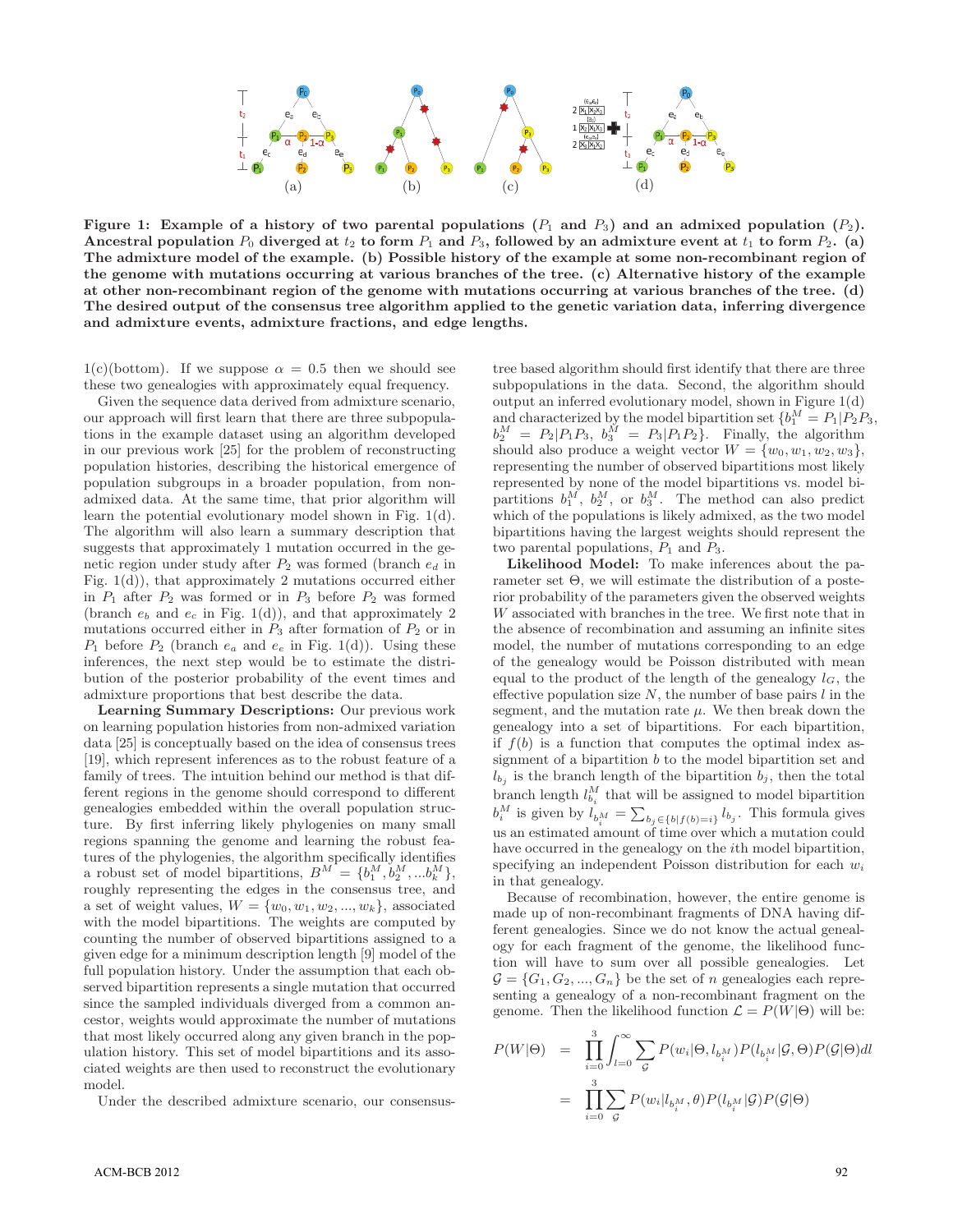where  $P(w_i|l_{b^M}, \theta) = \text{Poisson}(w_i; \theta \times l_{b^M}).$ 

We know of no analytical solution to this function and the infinite number of possible genealogies prevents exhaustive enumeration. We therefore employ an MCMC strategy similar to that of  $[5]$  and  $[20]$  but differing in the details of the likelihood function to better handle large genomic datasets. MCMC sampling may require a large number of steps to accurately estimate the posterior of the likelihood function, so we make two simplifications that drastically reduce the number of steps needed to achieve convergence in exchange for a modest decrease in precision. First, we assume that the coalescence times are fixed at their expected values, rather than being exponentially distributed random variables, yielding a number of genealogies that is finite, although still exponential in  $n$ . We justify this approximation by noting that, in the limit of large numbers of fragments, the total branch length of the genealogy will converge on the mean implied by the coalescent process, making it a reasonably accurate assumption for a model such as ours designed to work with large genomic datasets.

The second approximation that we incorporate into the model is that the total number of distinct genealogies from which lineages evolve  $(m)$  is much less than the number of genetic sites typed  $(n)$ . This approximation would follow, for example, from the assumption that recombination is sufficiently rare that nearby genetic regions usually have the same genealogy. If we set  $m = n$ , we would allow for an exact model in which each input genealogy could be distinct, but empirical evidence given in the Results suggests that while specifying  $m \ll n$  independent genealogies allows for a possibility of error, the actual increased error in practice is modest. Making this second approximation, however, reduces the number of genealogies we must consider in evaluating the likelihood function to exponential in  $m$  rather than *n*, a much more manageable term when  $m \ll n$ .

Let  $\hat{G}$  be the reduced set of genealogies, we derive the following simplified likelihood function given the two approximations:

$$
P(W|\Theta) = \prod_{i=0}^{3} \sum_{\hat{\mathcal{G}}} P(w_i | l_{b_i^M}, \theta) P(l_{b_i^M} | \hat{\mathcal{G}}) P(\hat{\mathcal{G}}|\Theta)
$$

MCMC Sampling: To estimate the posterior probability distribution, we employ the Metropolis-Hastings algorithm. We defined the state space of the Markov model as the set of all parameters  $t_1$ ,  $t_2$ ,  $\alpha$ ,  $\theta$  and the set of possible genealogies  $\hat{\mathcal{G}}$  spanning the genome, where  $|\hat{\mathcal{G}}| = m$ . Furthermore, given specific values of  $t_1$  and  $t_2$ , the genealogy set  $G$  can only contain of genealogies consistent with those values of  $t_1$  and  $t_2$ . For any state  $X_o = \{x_{t_1}^o, x_{t_2}^o, x_{\alpha}^o, x_{\beta}^o\}$ the likelihood of that state can be expressed as:

$$
P(X_o|W) \propto P(W|X_o)
$$
  
=  $\left(\prod_{i=0}^{3} P(w_i|l_{b_i^M}) P(l_{b_i^M}|x_g^o) \right) P(x_g^o|x_{t_1}^o, x_{t_2}^o, x_{\alpha}^o)$ 

To identify a candidate next state  $X_n$ , the algorithm will sample new values of  $t_1, t_2, \alpha$ , and  $\theta$  from independent Gaussian distributions with  $\mu_{t_1}^o = x_{t_1}^o$ ,  $\mu_{t_2}^o = x_{t_2}^o$ ,  $\mu_{\alpha}^o = x_{\alpha}^o$ , and  $\mu_{\theta}^{\circ} = x_{\theta}^{\circ}$  and  $\sigma_{t_1}, \sigma_{t_2}, \sigma_{\alpha}$ , and  $\sigma_{\theta}$ , using variances adjusted during the burn-in period by increasing variance when the expected number of mutations is far from the observed number and decreasing variance as the expected and observed numbers of mutations become more similar. We developed this strategy based on the observation that acceptance rate tends to be better when variance is large when difference between the expected and observed number of mutations is large and better when variance is small when the difference between expected and observed numbers of mutations is small

Once the algorithm selects values of parameters for the new MCMC state  $X_n$ , it then samples a new genealogy set through coalescent simulation given the selected new parameters. The resulting new state will thus have a stationary probability

$$
Q(X_n|X_o) = P(x_{t_1}^n|\mu_{t_1}^o, \sigma_{t_1}) P(x_{t_2}^n|\mu_{t_2}^o, \sigma_{t_2}) P(x_{\alpha}^n|\mu_{\alpha}^o, \sigma_{\alpha})
$$
  
 
$$
\times P(G|x_{t_1}^n, x_{t_2}^n, x_{\alpha}^n)
$$

yielding a Metropolis-Hastings acceptance ratio  $r$  of:

$$
r = \frac{\left(\prod_{i=0}^{3} P(w_i | l_{b_i^M}) P\left(l_{b_i^M} | x_{\hat{\mathcal{G}}}^n\right)\right)}{\left(\prod_{i=0}^{3} P(w_i | l_{b_i^M}) P\left(l_{b_i^M} | x_{\hat{\mathcal{G}}}^o\right)\right)}
$$

#### **VALIDATION EXPERIMENTS** 3.

Coalescent Simulated Data: We evaluated our method on simulated datasets generated using different  $t_1, t_2, \alpha$ , and chromosome lengths. Each simulated dataset consisted of 100 chromosomes from each of the three hypothetical populations  $(P_1, P_2, \text{ and } P_3)$  resulting in a total of 300 chromosomes. We divided the simulated datasets into three groups consisting of chromosomes with  $3.5 \times 10^7$  base pairs,  $3.5 \times 10^6$  base pairs, and  $2.0 \times 10^5$  base pairs. For each group, we generated 45 different datasets from all combinations of  $t_1 = \{400, 800, 1200, 2000, 4000\}, t_2 = \{6000, 8000, 20000\},$  and  $\alpha = \{0.05, 0.2, 0.6\}$ . We chose the coalescence simulator MS [12] for generating the simulated datasets. In all of our simulations, we assumed the effective population size of each population is 10,000. We set the mutation rate to be  $10^{-9}$ per base pair per generation and the recombination rate to be  $10^{-8}$  per generation for simulations, based on estimated human mutation and recombination rates [11, 18]. Using the parameters described above, the simulations generated approximately 50 to 120, 1000 to 2000, and 10,000 to 20,000 SNPs on datasets with  $2.0 \times 10^5$ -,  $3.5 \times 10^6$ -, and  $3.5 \times 10^7$ base sequences, respectively.

To evaluate the performance of our algorithm, we compared our results obtained from the simulated data with those of another method for learning admixture fractions and divergence times: MEAdmix [26]. MEAdmix takes as input a set of sequences of genetic variations from individual chromosomes grouped into three different populations and outputs the admixture fraction, divergence time, admixture time, and mutation rates from the input data. While  $MEAdmix$  produces similar outputs to  $CLEAX$ , one key difference between  $MEAdmix$  and  $CLEAX$  is the specification of populations. In  $MEAdmix$ , individual sequences must be assigned by the user to one of the three populations. On the other hand, *CLEAX* infers the populations directly from the variation data before estimating the divergence time and admixture fraction. Although there are a number of methods in the literature for learning admixture and divergence times [5, 20, 26], we chose to compare to  $MEAdmix$  because it estimates similar continuous parameters to CLEAX and its software is freely available. The same characteristics apply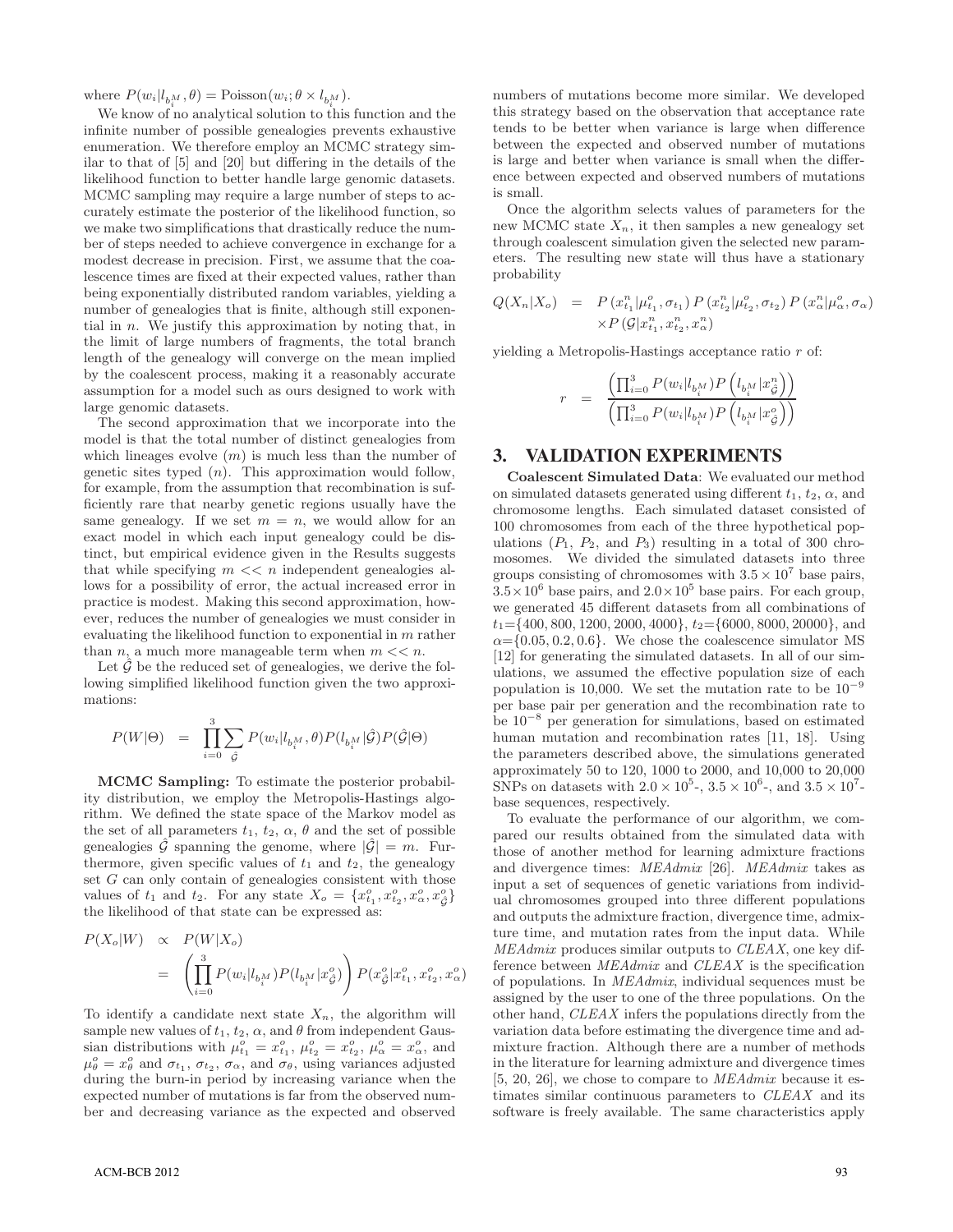to lea, but it was unsuitable for the present comparison because it is designed for much smaller datasets and proved unable to process even the smallest models of genome-scale data we considered. Other methods were also investigated [20, 1], but we could not directly compare their performance to our own because of different admixture models assumed. different estimated parameters, or lack of availability of the software for comparison.

We ran both *CLEAX* and *MEAdmix* on the 135 simulated datasets and computed the average difference between the true and estimated parameter values for each parameter,  $(|\hat{\Theta} - \Theta|)$ . We terminated a program on a given data set if the analysis took more than 48 hours to complete. When running our method on simulated data, we set the number of genealogies for *CLEAX* to be  $m=30$ . For *MEAdmix*, we set the bootstrap iterations to be five, which proved to be a practical limit for the mid-size data sets given the run time bounds.

We also evaluated the accuracy of our algorithm as a function of the number of genealogies,  $m$ . Using the same 45 simulated datasets with  $t_1 = \{400, 800, 1200, 2000, 4000\},\$  $t_2 = \{6000, 8000, 20000\}$ , and  $\alpha = \{0.05, 0.2, 0.6\}$  obtained from simulations using  $3.5 \times 10^6$  base pairs, we ran our method with 10, 30, and 100 genealogies. For each genealogy size, we repeated the Markov chain ten times with different starting points and computed the average absolute difference between the estimated parameters and true parameters. Each MCMC run used 1,000 iterations of burn-in followed by 20,000 MCMC steps.

Real SNP Data: We further evaluated our method by applying it to a bovine SNP dataset [2], chosen due to the lack of publicly available large-scale human genetic variation data containing known admixed individuals. The bovine data consists of 497 cattle from 19 breeds. Of the 19 different breeds of cattle, 3 of them are indicine (humped), 13 of them are taurine (humpless), and the rest are hybrids of indicine and taurine. Because the dataset has more breeds than the supported admixture model, we filtered the dataset until only one hybrid population and two non-admixed populations remained. In particular, we selected a total of 76 cattle as our input dataset: 25 Brahman, 27 Hereford, and 24 Santa Gertrudis. The Brahman are a breed of taurine, the Hereford a breed of indicine, and the Santa Gertrudis a cross between Shorthorn and Brahman with an approximate mixture proportion of five-eighths Shorthorn and three-eights Brahman. Because the dataset did not include the Shorthorn cattle, we used the Hereford as a representative of the Shorthorn since they are closely related to the Shorthorn breeds. Given the filtered bovine data, we tested our algorithm on 2,587 SNP sites genotyped from chromosome 6.

We then tested our method on a human data set for which no appreciable admixture is known to occur. We used the Phase II HapMap data set (phased, release 22) [13] which consists of over 3.1 million SNP sites genotyped for 270 individuals from four populations: 90 Utah residents with Northern and Western Europe ancestry (CEU); 90 individuals with African ancestry (YRI); 45 Han Chinese (CHB); and 45 Japanese (JPT). For the CEU and YRI groups, which consist of trio data (parents and a child), we used only the 60 unrelated parents. Although the HapMap dataset does not contain known admixed populations, the dataset allows us to evaluate the method's ability at learning the divergence time between populations. In addition, it serves as a useful negative control for detecting admixture. For the HapMap dataset, we tested our algorithm on all the 50,556 SNPs collected from chromosome 22.

For both datasets, we set the number of genealogies  $m$  to be 30 for these tests. We did not evaluate the bovine dataset using  $MEAdmix$ , as the number of segregating sites on the real dataset exceeded the software's limitations. Like the simulated dataset, we used 1,000 steps in the burn-in period followed by 20,000 MCMC steps.

#### **RESULTS** 4.

Coalescent Simulated Data: Figure 2 shows the estimated  $\alpha$  computed by *CLEAX* using 10, 30, and 100 genealogies and by *MEAdmix* on the  $3.5 \times 10^6$ -base sequences. Estimations of  $\alpha$  by *CLEAX* tend to improve as we increase the number of genealogies. When comparing results to *MEAdmix*, estimations of  $\alpha$  by *CLEAX* generally have a slight edge over  $MEAdmix$  using 30 and 100 genealogies. The major exceptions are data with large  $t_1$  (4000 generations) and small  $t_2$  (6000 generations). The advantage of  $CLEAX$  is less consistent when using only 10 genealogies. Mean and 95% confidence interval estimations of  $\alpha$  by  $CLEAX$  also tend to improve as we increases the number of genealogies. The two methods are about equally likely to cover the true  $\alpha$  within the confidence interval, but CLEAX tends to have a smaller confidence interval, especially when run with 30 or 100 genealogies. While MEAdmix does not show any obvious trend as we vary parameters. CLEAX tends to do better on sequences with small  $t_1$  and large  $t_2$ . A similar detailed analysis of accuracy across parameters variations was conducted for  $t_1$  and  $t_2$  but is omitted in the present work due to space constraints.

Aggregate quantitative performance is shown in Table  $1(a)$ , which provides the average difference between the estimated parameters and true parameters computed by each algorithm for each group of simulations,  $(|\Theta - \Theta|)$ . For datasets with  $3.5 \times 10^6$ -base sequences, *CLEAX* has a worse average difference between estimated and true  $\alpha$  when we set the number of genealogies to be 10, but roughly the same average estimated  $t_1$  and  $t_2$  as *MEAdmix*. When we increase the number of genealogies to be 30 or more, CLEAX yielded more accurate estimates for all three parameters than did MEAdmix.

We next examined performance on smaller sequences of  $2.0 \times 10^5$  bases (approximately 50 to 120 SNPs), to test scaling of the methods to sub-genomic scale data. For these sequences, our program was unable to automatically identify the three major population groups, instead identifying only the divergence into subpopulations  $P_1$  and  $P_3$ . We attribute this to the small number of SNPs providing insufficient evidence for the existence of a separate admixed subpopulation  $P_2$ . Since *MEAdmix* depends on the user to perform this assignment of population groups, we manually performed the comparable assignment for our program in order to test just assignment of continuous parameters in this low-data scenario. For these data, both methods again perform comparably to one another at estimating  $\alpha$ , with MEAdmix showing slightly lower mean and standard deviation in errors. Compared to the  $3.5 \times 10^6$ -base data, both methods show substantially worse  $\alpha$  estimations, with approximately a three-fold increase in mean error. Estimates of  $t_1$  and  $t_2$  on the smaller dataset also show substantially worse performance for both methods. As seen in Table  $1(a)$ ,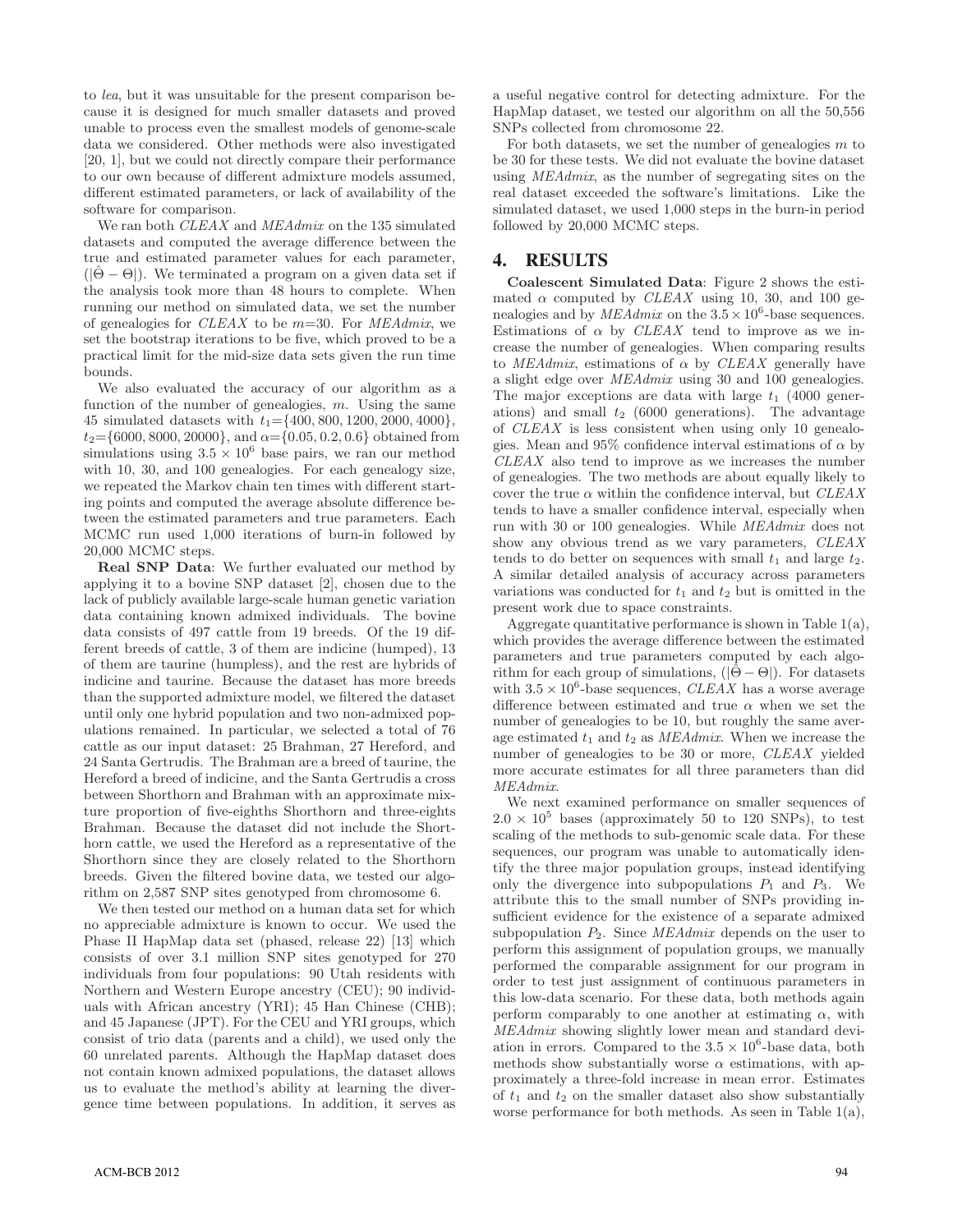

Figure 2: Mean and 95% confidence interval of the estimated  $\alpha$  on  $3.5 \times 10^6$ -base sequences. The different shades of blue represents the mean estimated by  $CLEAX$  using 10, 30, and 100 genealogies (left).

CLEAX is worse in estimating  $t_1$  and  $t_2$  under these conditions, likely because the assumptions of our simplified likelihood model are valid only in the limit of large numbers of segregating sites and thus yield more pronounced inaccuracy on short sequences. Both programs, however, do worse on this small dataset than on the larger ones.

We next examined scaling to larger (genomic-scale) data sets by testing on simulated data of  $3.5 \times 10^7$  bases. MEAd*mix* did not report any progress on any of these data sets after 48 hours of run time, and so results are reported only for CLEAX. As Table  $1(a)$  shows, accuracy of the three estimated parameter is improved relative to the smaller datasets, with roughly  $10\%$  to  $30\%$  improvements.

We also examined average compute times for these data sets. CLEAX with  $|\mathcal{G}| = 30$  required 1.27 hours, 1.94 hours, and 7.61 hours, respectively, for the  $2.0 \times 10^5$ ,  $3.5 \times 10^6$ , and  $3.5 \times 10^{7}$ -base data sets. *MEAdmix* required 2.8 hours for the  $2.0 \times 10^5$ -base data set and 6.2 hours for the  $3.5 \times 10^6$ base data set, while making no apparent progress in 48 hours on the  $3.5 \times 10^7$ -base data set.

**Real SNP Data:** Table 1(b) shows parameter mean and 95% confidence interval estimates on both real datasets. The estimated mean admixture proportion for the bovine dataset is 41.6 percent Brahma and 58.4 percent Hereford. The 95% confidence interval for admixture proportion  $\alpha$  is between 33.2 percent and 50 percent. Mean estimation of divergence time  $(t_2)$  is about 29,000 generations. Assuming 7 years per generation for cattle, the divergence time would translate to approximately 200 kya, consistent with the belief that the *indicine* and *taurine* diverged approximately 250 kya [2]. Admixture time  $(t_1)$  is estimated to be approximately 6 kya, likely an overestimate of the true value, but ranges between 3.6 kya to 8.0 kya. Mean estimation of  $\theta = l \times N \times \mu$ is 36.1. If we assume the effective population size is 2000 based on ancestral effective population size [2] then the mutation rate would be approximately  $2.0 \times 10^{-10}$  base per site per generation, a much lower estimate than is supported by the prior literature [15, 18]. Using an estimated effective

population size of  $107$  [2], a more consistent estimate of effective population size after a recent population bottleneck derived by averaging the recent effective population size of the three breeds, would yield a more realistic mutation rate of  $2.8 \times 10^{-9}$  [18]. Inaccuracy in the rate might also be due to ascertainment bias or the incomplete detection of the mutations at the sequencing phase.

For the HapMap Phase II data, CLEAX estimated  $\alpha$  to be less than  $1\%$  with a  $1\%$  confidence interval. Mean divergence time  $(t_2)$  was estimated to be about 4,000 generations. Assuming 20 years per generation, the estimated divergence time of Europeans (CEU) and Africans (YRI) would be around 80 kya with a confidence interval between 76.5 kya and 89.6 kya. The divergence time  $(t_1)$  between Europeans (CEU) and East Asians (CHB+JPT) has a mean estimate of 29.6 kya and a confidence interval between 23.0 kya and 33.6 kya. Mean estimation of  $\theta$  is 4, 320. Assume the effective population size of human population to be 10,000 [10], the mutation rate would be  $2.16 \times 10^{-9}$  per site per generation, similar to prior estimates [15, 18].

#### **DISCUSSION** 5.

In this paper, we propose a method to learn admixture proportions and divergence times of admixture events from large-scale genetic variation data. Prior coalescent-based methods for estimating such parameters have been proposed in recent years, but such methods tend to be computationally costly and poorly suited to handling genomic-scale data. Our new method provides comparable estimates of admixture proportions to the prior art on smaller datasets while scaling to much larger data sets with increasing accuracy. Although the average errors for  $t_1$  and  $t_2$  were worse than those of *MEAdmix* for datasets with  $2.0 \times 10^5$ -base long sequences, we observed a general improvement in CLEAX estimates over *MEAdmix* as we increased the length of the input datasets. Our method also provides much better time estimates than MEAdmix on larger datasets, yielding average  $t_1$  and  $t_2$  estimation errors roughly two-thirds of those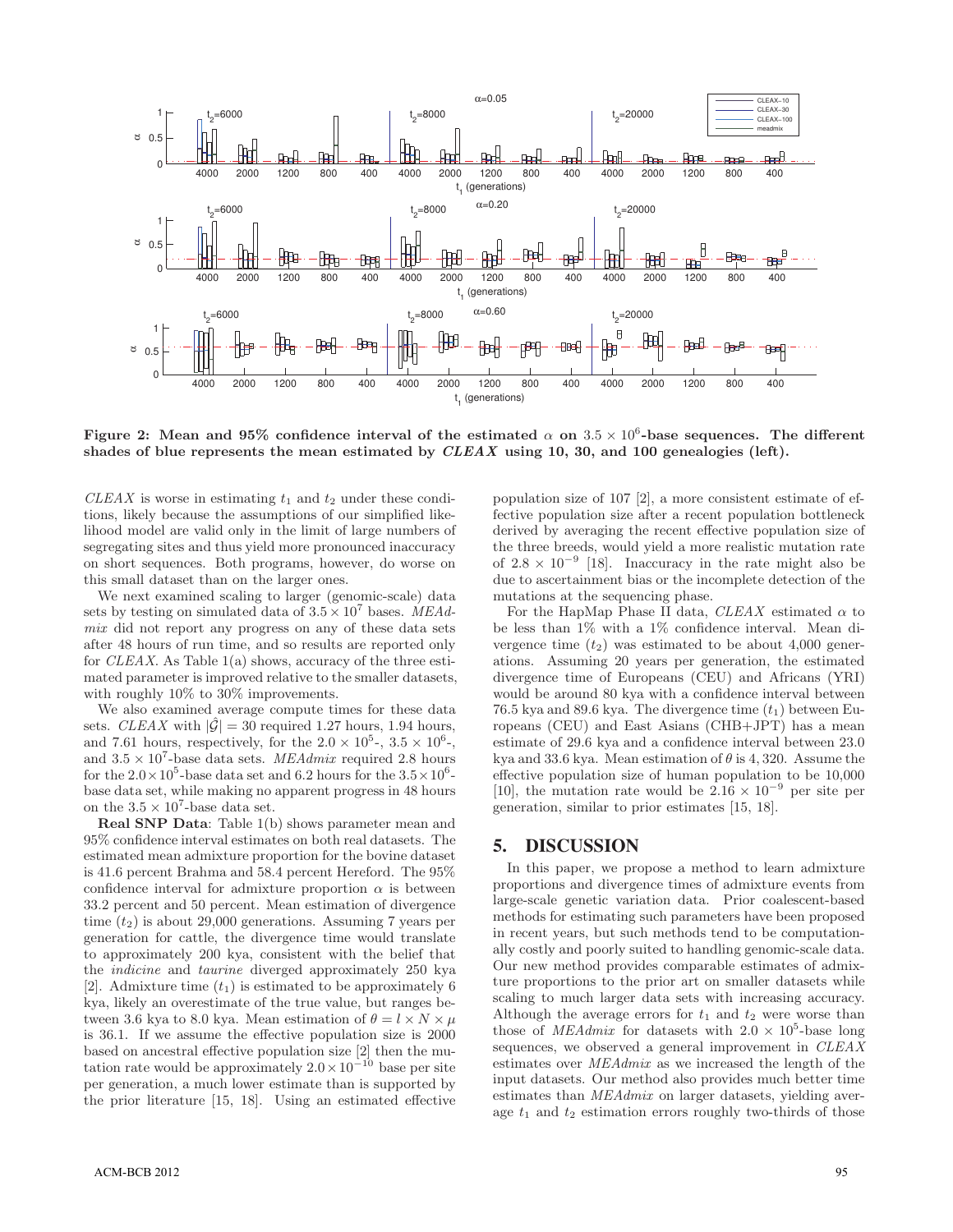Table 1: (a)Means and standard deviations of difference between estimated and true parameter values for 135 simulated data sets. (b) Means and 95% confidence intervals of the estimated parameters from bovine and HapMap datasets.  $t_1$  and  $t_2$  are in units of generations.

| (a) Simulated Data                                                |                                                                   |                                                                             |                                                          | (b) Real Data |                                                    |                                                    |
|-------------------------------------------------------------------|-------------------------------------------------------------------|-----------------------------------------------------------------------------|----------------------------------------------------------|---------------|----------------------------------------------------|----------------------------------------------------|
| $3.5 \times 10^7$                                                 |                                                                   |                                                                             |                                                          |               | Bovine                                             | HapMap                                             |
| CLEAX, $m = 30$                                                   | $ \hat{\alpha} - \alpha $<br>$0.0386 \pm 0.03217$                 | $ \hat{t}_1 - t_1 $<br>$230 \pm 262$                                        | $ \hat{t}_2 - t_2 $<br>$2068 \pm 1763$                   | $t_1$         | 841<br>$(0.559, 1.16) \times 10^3$                 | $1.48 \times 10^{3}$<br>$(1.15, 1.68) \times 10^3$ |
|                                                                   | $ \hat{\alpha} - \alpha $<br>$0.0523 \pm 0.0486$                  | $3.5 \times 10^6$<br>$ \hat{t}_1 - t_1 $<br>$483 \pm 607$                   | $ \hat{t}_2 - t_2 $<br>$2832 \pm 2772$                   | $t_2$         | $2.90 \times 10^{4}$<br>$(2.43, 3.39) \times 10^4$ | $4.02 \times 10^{3}$<br>$(3.83, 4.48) \times 10^3$ |
| CLEAX, $m = 10$<br>CLEAX, $m = 30$<br>CLEAX, $m = 100$<br>MEAdmix | $0.0436 \pm 0.0405$<br>$0.0420 \pm 0.0355$<br>$0.0448 \pm 0.0469$ | $365 \pm 493$<br>$328 \pm 428$<br>$485 \pm 384$                             | $2494 \pm 2523$<br>$2264 \pm 2279$<br>$2883 \pm 4373$    | $\alpha$      | 0.416<br>(0.332, 0.500)                            | 0.007<br>(0.007, 0.007)                            |
| CLEAX, $m = 30$                                                   | $ \hat{\alpha} - \alpha $<br>$0.1205 \pm 0.0984$                  | $2.0 \times 10^{5}$<br>$ \hat{t}_1 - t_1 $<br>$1.22 \pm 1.45 \times 10^{4}$ | $ \hat{t}_2 - t_2 $<br>$5.98^{4} \pm 4.59 \times 10^{4}$ | $\theta$      | 36.1<br>(33.3, 39.3)                               | $4.32 \times 10^{3}$<br>$(4.22, 4.38) \times 10^3$ |
| MEAdmix                                                           | $0.1341 \pm 0.1077$                                               | $1033 \pm 1064$                                                             | $4226 \pm 4168$                                          |               |                                                    |                                                    |

of *MEAdmix* for chromosome-scale data. The poor performance on short sequences may be due to the assumption that coalescence times in the genealogies are fixed, an assumption whose validity breaks down in the limit of small numbers of variant sites.

Variance between true and estimated parameter tends to be high for datasets with shorter sequences, as evident in Table  $1(a)$  but decreases as we increase the length of the sequences. We expect the variance to continue to reduce further as we use longer sequences. Our method thus appears to be a poorer choice on older, gene-scale data than prior methods, but a clear improvement providing increased confidence on datasets comparable in size to human chromosomes.

Results on the real datasets provide further confidence in the method, yielding estimates of divergence times and admixture fractions generally consistent with the current literature  $[2, 27]$ . Using the HapMap Phase II dataset, our method's estimation of the YRI-CEU divergence time between 76.5 kya to 89.6 kya was consistent with the STR estimation by  $[27]$  (62-133kya) and the HMM estimation by  $[17]$  (60-120 kya). Estimation of little or no admixture fraction between the CHB+JPT and CEU was also consistent with the general belief that no admixture occurred between the major human populations. Similarly, using the bovine dataset, estimates of divergence time and admixture fraction were also consistent with the general consensus [2]. One discrepancy in the bovine dataset was an unrealistically high (6,000 year) estimate of admixture time. One plausible source of error is the algorithm's assumption of fixed effective population size. Because there is believed to have been a drop of effective population to a few hundred cattle in recent years  $[2, 16]$ , the decrease in effective population size would increase the chance that cattle share a most recent common ancestor at a much earlier time. As a result, more mutations that occurred before the admixture time will be miscategorized as mutations that occurred after the admixture time, resulting in a bias in estimated admixture time. This may suggest that our method in current form may be

a poor choice if one is interested in estimating admixture times on data with significant changes in effective population size over time. However, estimation of admixture fractions remains relatively accurate despite the changes in effective population size. The discrepancy could also be attributed to the difference between the Hereford and Shorthorn breeds, where the mutations over-represented in the hybrid population that led to the long estimates of time since admixture could actually have been misattributed mutations between the Hereford and Shorthorn breeds.

When we examine the results of our method on simulated data, we observe generally worse performance with increasing admixture time, especially for simulations with low admixture proportions. Such a phenomenon is likely caused by the fact that there are fewer lineages at the admixture time as we increase the admixture time. For example, for simulations with admixture time  $t_1$  of 4,000, we would expect roughly 10 lineages left by the time the admixture event occurred, preventing the method from inferring admixture proportions at a resolution of better than 10%. Consequently, fewer lineages at the admixture time would increase the variance of the admixture fraction estimate. This observation suggests that our method will work better at analyzing more recent admixture.

Despite some of the shortcomings of the algorithm, our method nonetheless has demonstrated its capability in estimating accurate parameters on long sequence datasets. While our MCMC strategy is similar to a number of prior approaches  $[5, 20]$ , our algorithm is distinguished by novel strategies for simplifying the likelihood model in ways especially suited to genomic-scale variation data sets, trading off increases in performance that are substantial for long sequences with decreases in accuracy that are modest under the same circumstances. Our method also has the unique feature of automatically inferring the population substructure, history of formation of that structure, and likely admixture model in a single unified inference, allowing it to take advantage of the fact that each aspect of that inference is dependent on the answers to the other two. Although